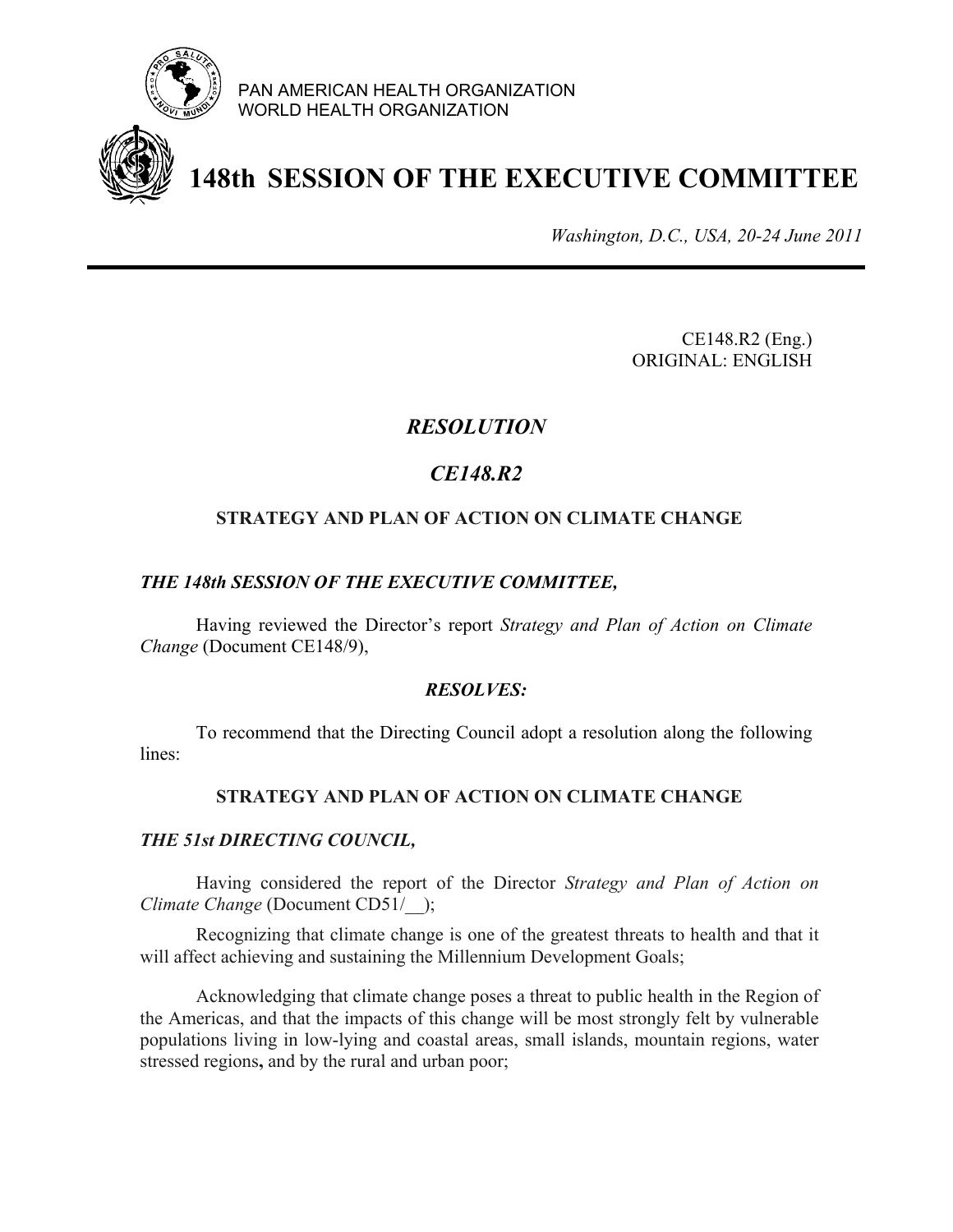CE148.R2 (Eng.) Page 2

Noting that the United Nations Framework Convention on Climate Change (UNFCCC) has recognized and documented the adverse impacts of climate change on health;

Recalling the 2008 "Roundtable on Climate Change and its Impacts on Public Health: a Regional Perspective" (Document CD48/16) and its final report (Document CD48/16, Add. II) and proposed Regional Plan of Action to protect health from the effects of climate change in the Region of the Americas;

Recalling resolution WHA61.19 (2008) on climate change and health, and the WHO workplan on climate change and health submitted to the 62nd World Health Assembly in 2009 (Document A62/11);

Realizing that there is an urgent need for the health sector in the Americas to protect health from the consequences of climate change,

#### *RESOLVES:*

1. To endorse the Strategy and approve the Plan of Action on Climate Change and **Health** 

- 2. To urge Member States to:
- (a) strengthen their capacity to measure the impacts of climate change on health at the national and local levels, focusing on socioeconomic, ethnic, and gender inequities;
- (b) strengthen the capacity of health systems for monitoring and analyzing climate and health information to implement timely and effective prevention measures;
- (c) build capacity and awareness among public health leaders to provide technical guidance in developing and implementing strategies to address the health effects of climate change;
- (d) support the development of training materials, methods, and tools to build capacity within and outside the health sector to address adaptation and mitigation measures to cope with climate change;
- (e) promote the engagement of the health sector with all related sectors, agencies, and key national and international partners to implement interventions that reduce current and projected health risks from climate change;
- (f) gradually implement the activities proposed in the Plan of Action, in order to empower and strengthen national and local health systems so they can effectively protect human health from risks related to climate change.